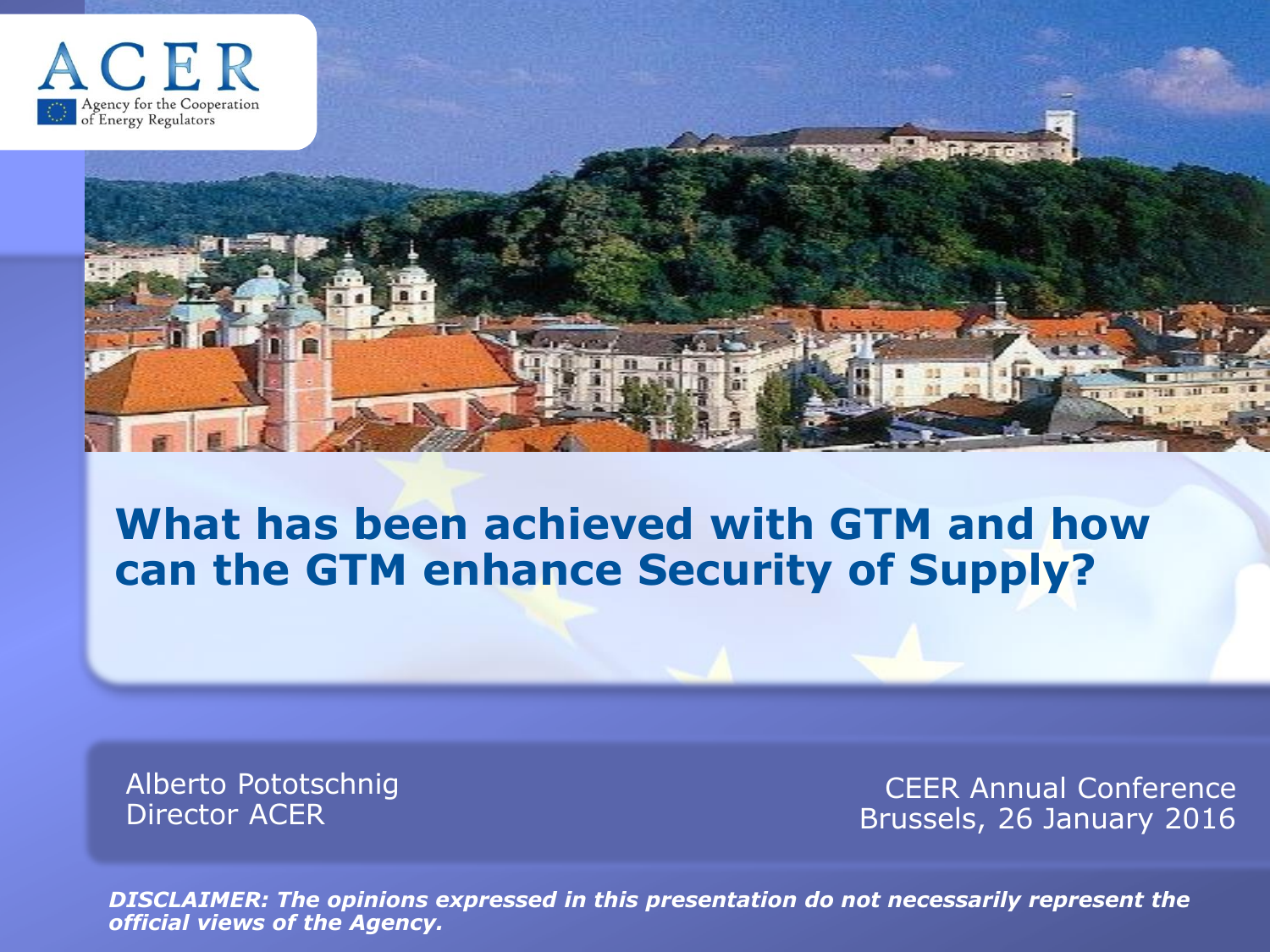

#### **Security of Supply Status quo (2013)**

IEM as precondition for enhanced security of supply

- Priority of market-based measures
- Intervention only in specific cases (limited)

Criteria GTM 2011:

- Residual Supply Index (RSI) > 110%
- At least 3 supply sources

▶ 14 Member States do not meet the GTM target. These include almost all Eastern European Member States



| <b>Member State</b> | <b>Number of</b><br>sources | <b>RSI</b> |
|---------------------|-----------------------------|------------|
| Austria             | 3                           | 143%       |
| Belgium             | 8                           | 279%       |
| <b>Bulgaria</b>     | $\overline{2}$              | 13%        |
| Croatia             | 5                           | 125%       |
| Czech Republic      | 3                           | 159%       |
| Denmark             | $\overline{a}$              | 22%        |
| Estonia             | 1                           | 0%         |
| Finland             | $\mathbf{1}$                | 0%         |
| France              | 13                          | 137%       |
| Germany             | 4                           | 116%       |
| Greece              | 9                           | 131%       |
| Hungary             | 4                           | 60%        |
| Ireland             | $\overline{a}$              | 8%         |
| Italy               | 12                          | 108%       |
| Latvia              | $\mathbf{1}$                | 0%         |
| Lithuania           | 1                           | 0%         |
| Luxembourg          | 4                           | 0%         |
| <b>Netherlands</b>  | 6                           | 189%       |
| Poland              | 3                           | 56%        |
| Portugal            | $\overline{2}$              | 93%        |
| Romania             | 4                           | 104%       |
| Slovkia             | $\overline{a}$              | 369%       |
| Slovenia            | 5                           | 74%        |
| Spain               | 12                          | 159%       |
| Sweden              | $\mathbf{1}$                | 0%         |
| United Kingdom      | 11                          | 142%       |
|                     |                             |            |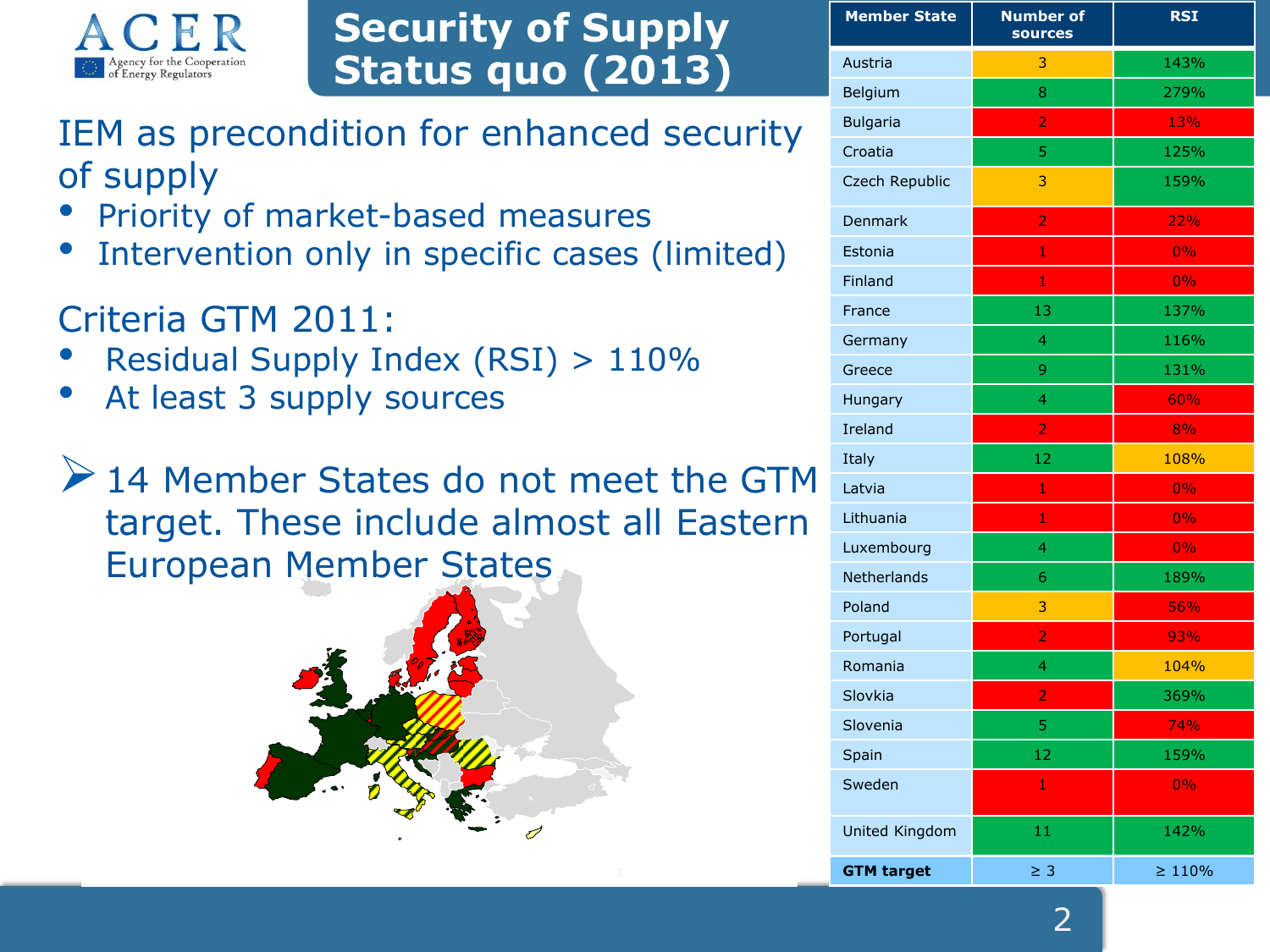

### **Gas Source Diversification in the EU**

#### **GTM recommends MSs to have at least three different origins for their sources of gas supply – some MSs are still dependent on one or two sources**

**Estimated diversity of origins of gas supply in EU MSs (2014)**



#### **Developments in 2014**

- Domestic EU gas production decreased. Flows from Russia declined in 2014 (but rose again in 2015). Imports from Norway increased.
- Lithuania ended dependency on a single source through the commissioning of the Klaipeda LNG terminal
- Notable imports from Russia movements include: e.g. DE saw an increase while other MSs saw a decrease (e.g. SK, GR, HU, SI)
- Some countries saw changes in the order among their largest suppliers (e.g. SI, ES, HR)

*Note: Supply origin indicates the upstream gas producing country or, where marked with an asterisk, a MS featuring an organised market where gas has been purchased. NL and DK splits refer to the origin of overall traded volumes. Both are net exporters by solely considering their indigenous production.*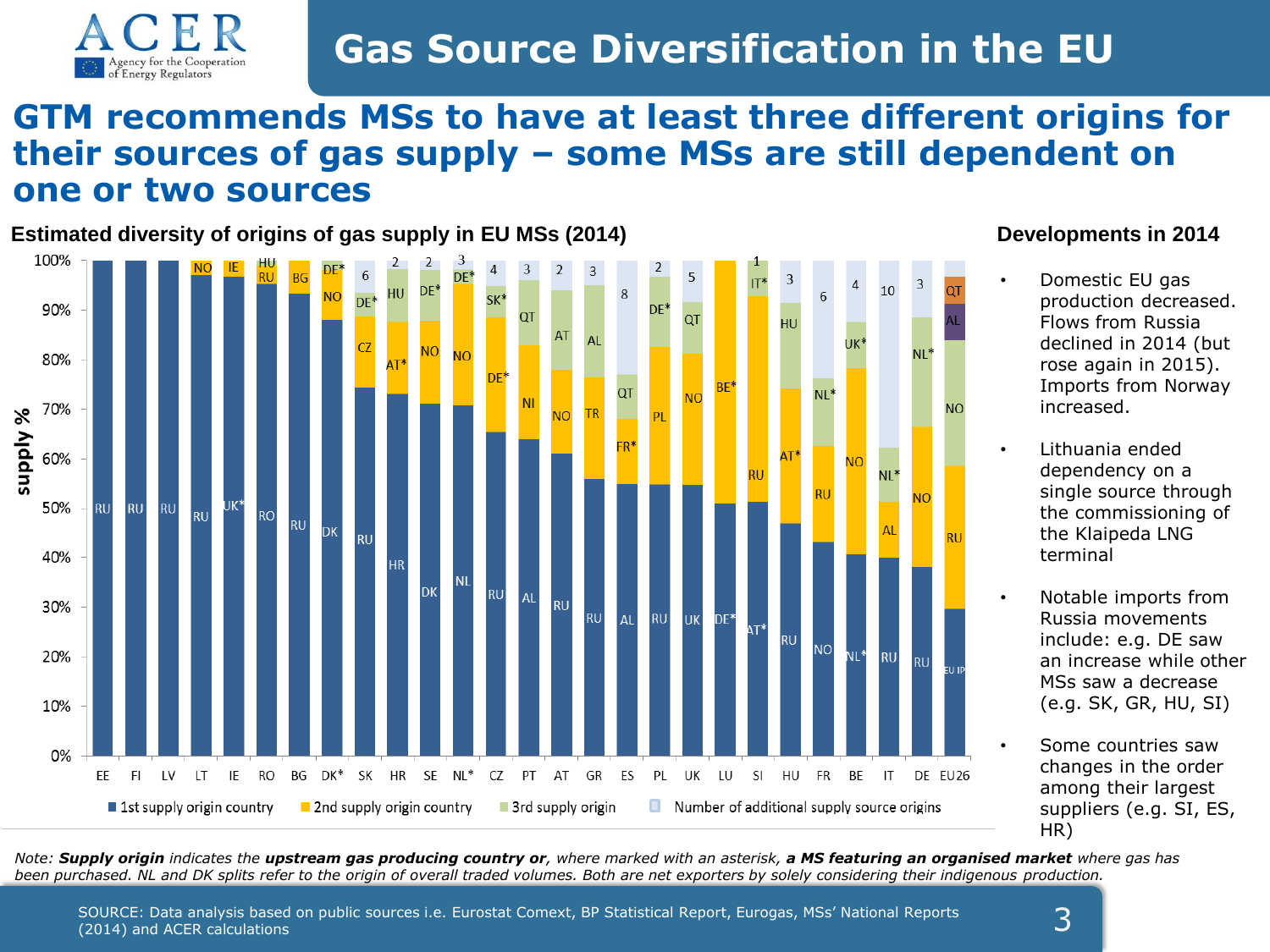

### **Dependency on gas from Russia**

# Dependency on Natural Gas Supplies from Russia (2013)



by Russian companies not necessarily produced in Russia.

Limited gas supply diversity in Baltic Sea Region and Central Eastern and South Eastern Europe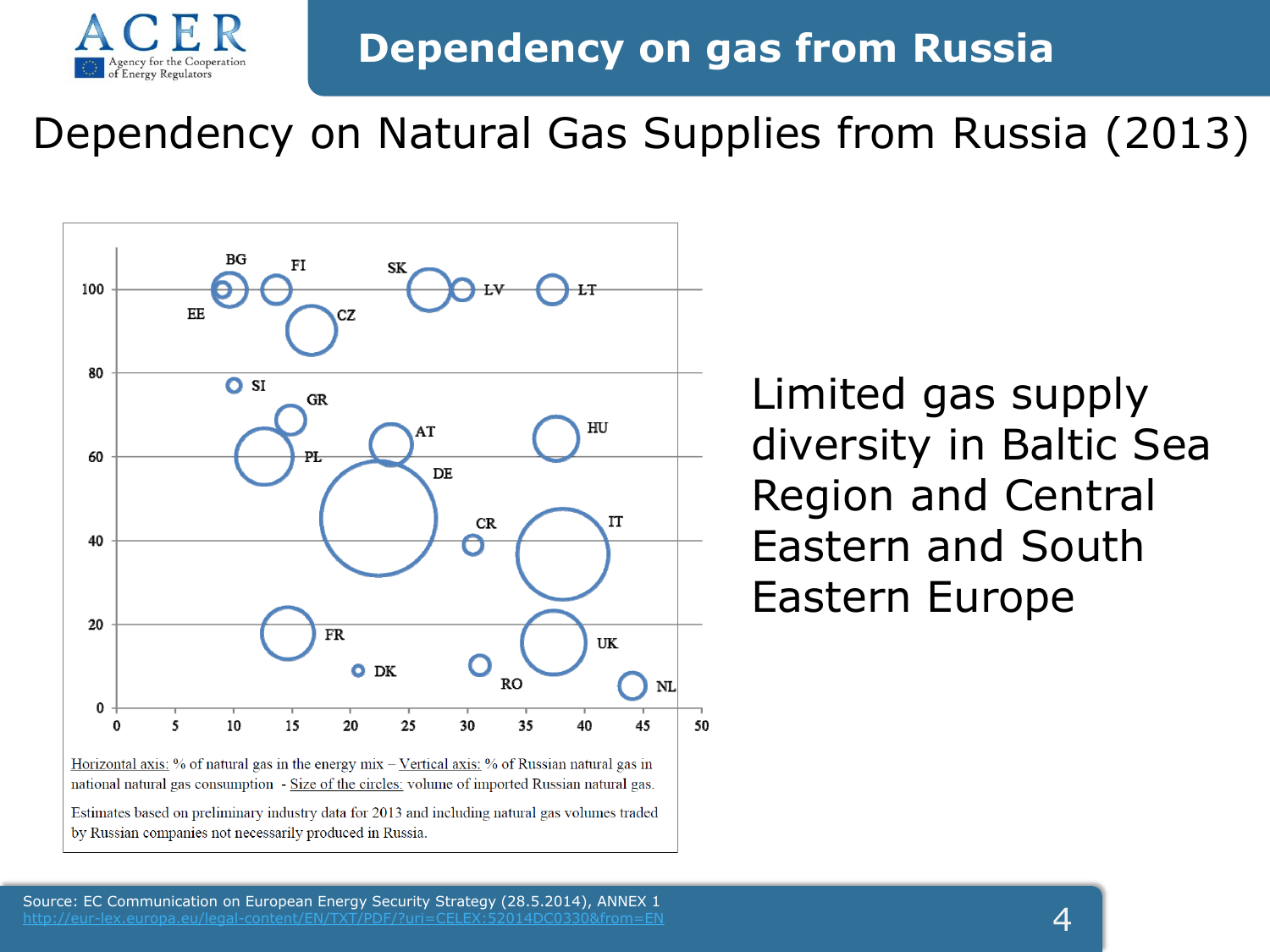

#### **Physical dependence on Russian gas and LNG**

#### *Cooperative Supply Source Dependence (CSSD)*

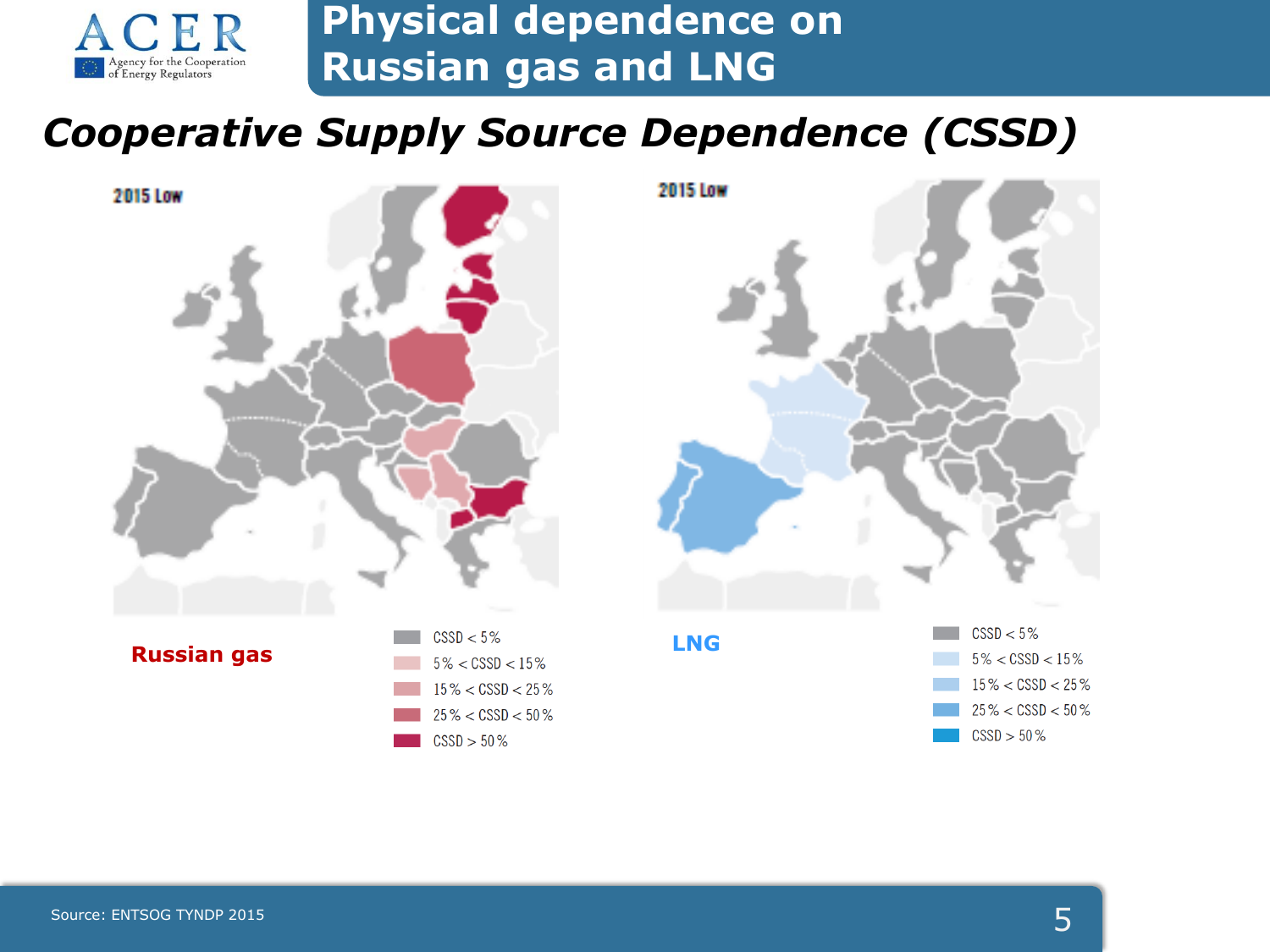

#### **Influence of supply sources**

#### *Supply Source Price Diversification (SSPD) Indicator*



Number of import sources including at least 20% SSPDi reaction

Situation appears more homogeneous than current perception due to the assumption of well-functioning markets

The higher the number of import sources significantly affecting (by more than 20%) the SSPDi of a MS, the more diversified the supply to the MS is.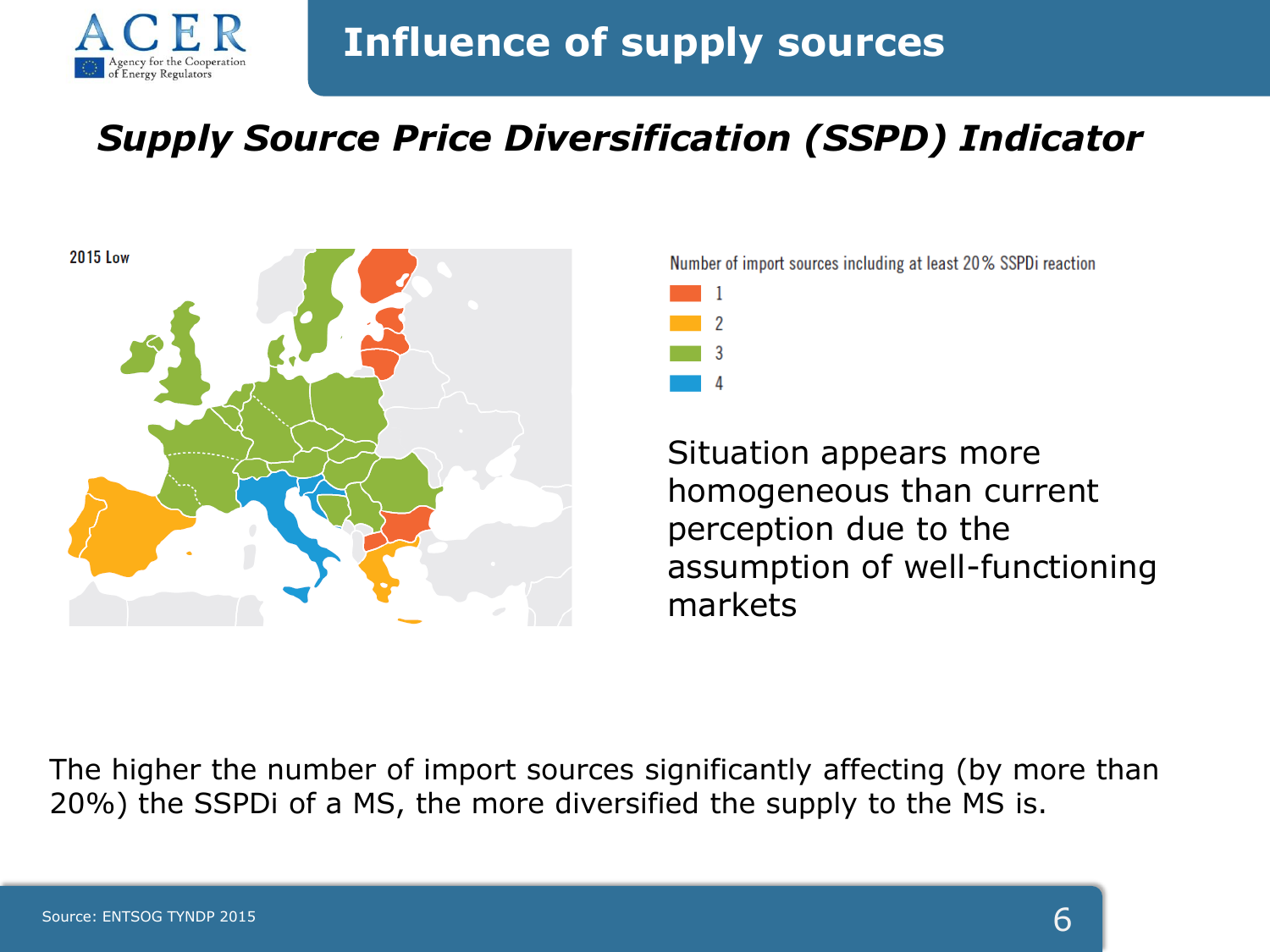

- Infrastructure investment decisions adequately to reflect value of improved SoS + upstream competition
- Physical reverse flow, spare capacity
- Ensure that Member States cooperate fully in supply emergency, do not restrict cross-border flows
- Priority of market-based measures for storage and LNG
	- Unbundling of storage products
	- System balancing prices to reflect value of lost load
	- Entry-exit tariffs to recognize role of storage
- Regulatory intervention in the event of politically motivated physical supply interruption may be justified
- Diversify upstream supply sources by incentivising European TSOs jointly to develop highly complex projects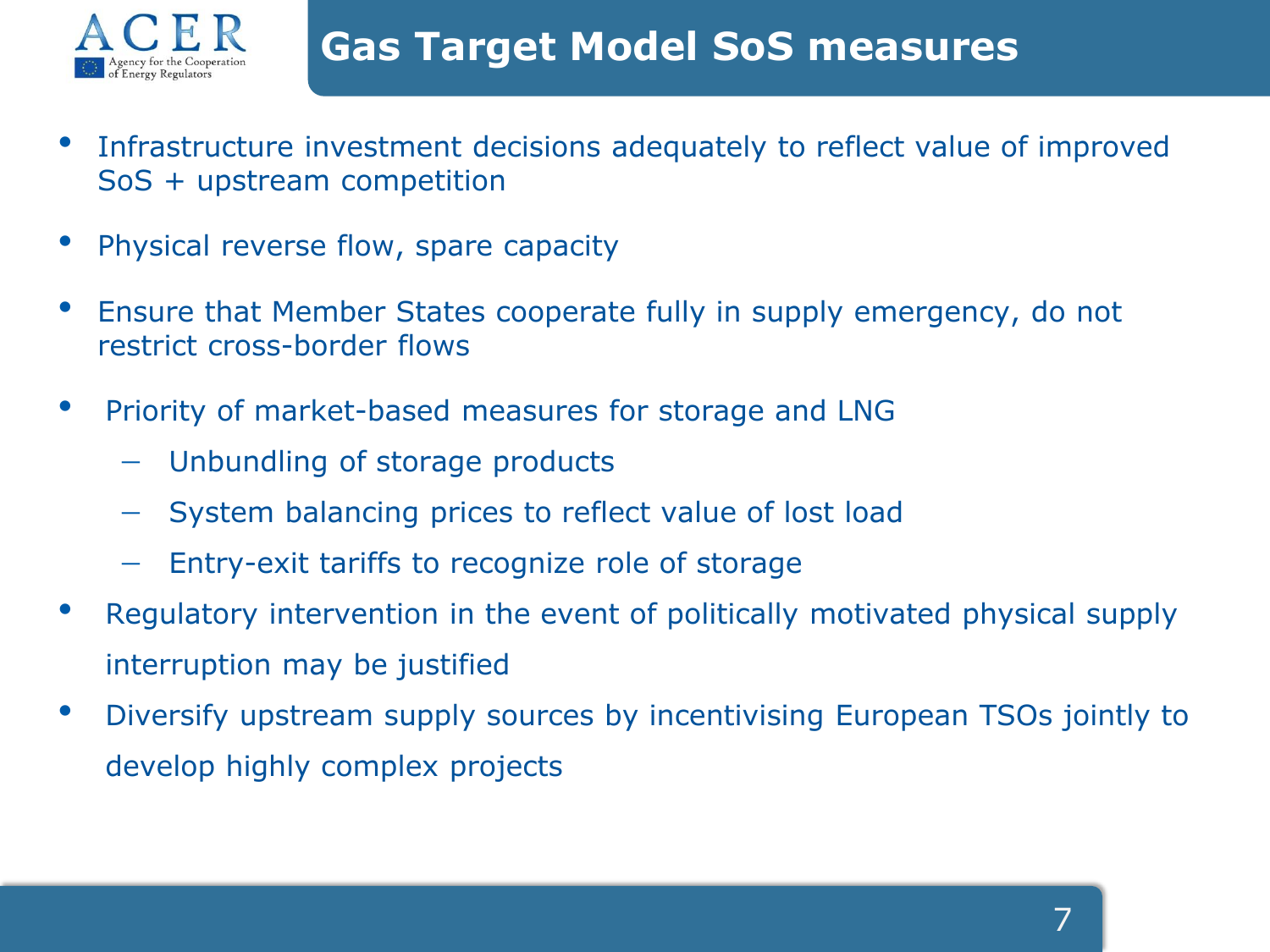

## **Cross-border Capacity Expansion**

#### **Gas supply diversity and intra EU-trade improved in part thanks to cross-border capacity enhancements - via reverse flows or via new IPs**

**Evolution of cross-border capacity: improvements between 2009 and 2014 (in bold)**



Illustrations:

- Some CEE and SEE MSs increased their supplies from NWE hubs (DE and AT) by taking advantage of reverse flow capacity enhancements
- Cross-border capacity enhancements on the ES-FR border contributed to increasing gas imports from NWE into Spain